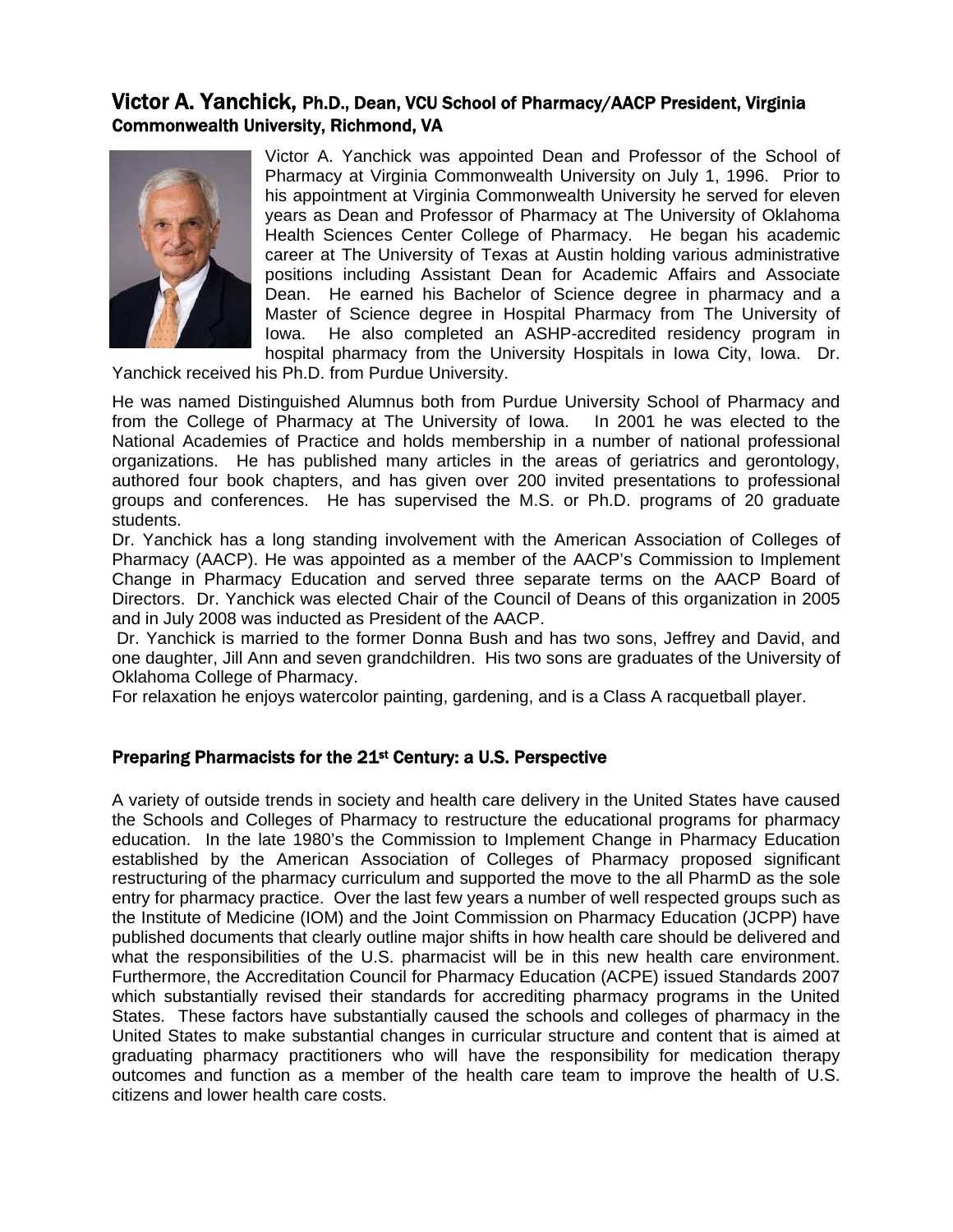This program will review the evolution of the doctor of pharmacy program and will provide the audience with a current picture of the state of pharmacy education in the United States. In addition this program will give examples of what is now offered in the way of curricular design and will explain how students develop across the four year doctor of pharmacy program. In addition, this presentation will cover impact this new curriculum has made on community pharmacy practice, institutional pharmacy practice, managed care and on pharmacy education as a whole.







#### School of Pharmacy Virginia Commonwealth University

- Established in 1898
- 510 traditional PharmD Students
- First All PharmD Class Admitted 1995
- 66 Non-traditional PharmD Students
- MS and PhD Programs in the Pharmaceutical Sciences
- Joint Degree Programs (PharmD/PhD, PharmD/MS, PharmD/MBA, PharmD/MPH)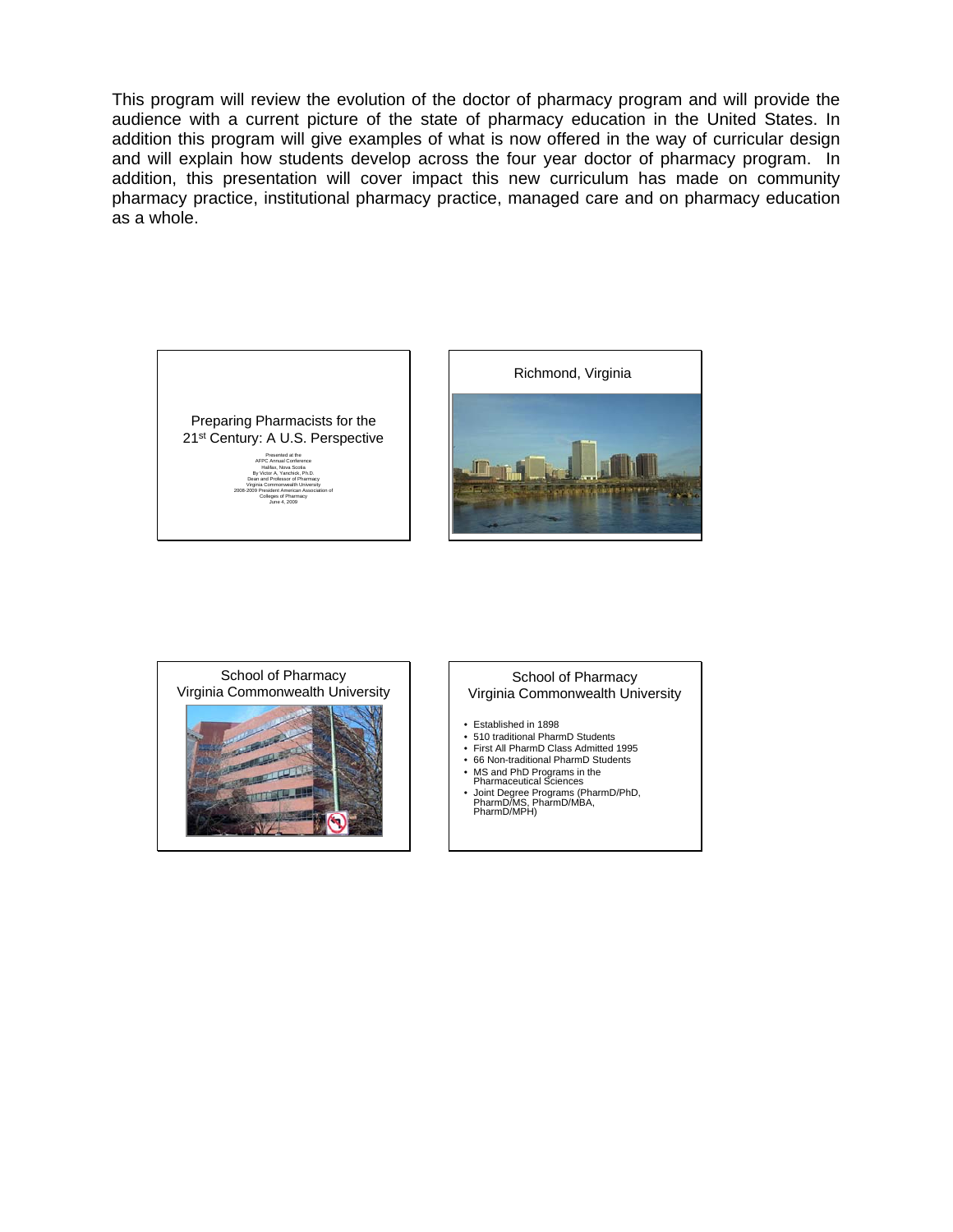#### School of Pharmacy Virginia Commonwealth University

• Located on the Medical College of Virginia Campus (Medicine, Dentistry, Nursing, Allied Health, Public Health, Pharmacy)

• 75 Faculty

- Three Departments
	- Medicinal Chemistry – Pharmaceutics
	- Pharmacy Practice

### Trends in US Pharmacy Practice

- Increased use of automation/technicians to enhance distribution productivity
- Demand for new services (MTMS, prevention of drug-related illness) • Use of information technology in health care
- Demand for population-based health care (formulary management and drug use management, high risk medication management)

#### AACP Commission to Implement Change

- Purpose of Pharmaceutical Education in Society
- Curricular Content, Process, and **Outcomes**
- Degree Title
- Postgraduate Education and Training

#### AACP Change Commission's Prediction for Future Practice

- Pharmacists Will Be Able To: – Understand health care policy, organization, financing, regulation and delivery
	- Participate in multidisciplinary teams to provide care and develop clinical practice or disease management guidelines
	- Utilize various information systems to maintain and retrieve patient data and to communicate with other health professionals

#### Institute of Medicine Vision **Statement**

ALL Health care professionals should be an interdisciplinary team, emphasizing evidence-based practice, quality improvement approaches and informatics

#### Health Professions Education: A Bridge to Quality

- Provide patient-centered care
- Work in interdisciplinary teams
- Employ evidence-based practice
- Apply quality improvement, and
- Use informatics.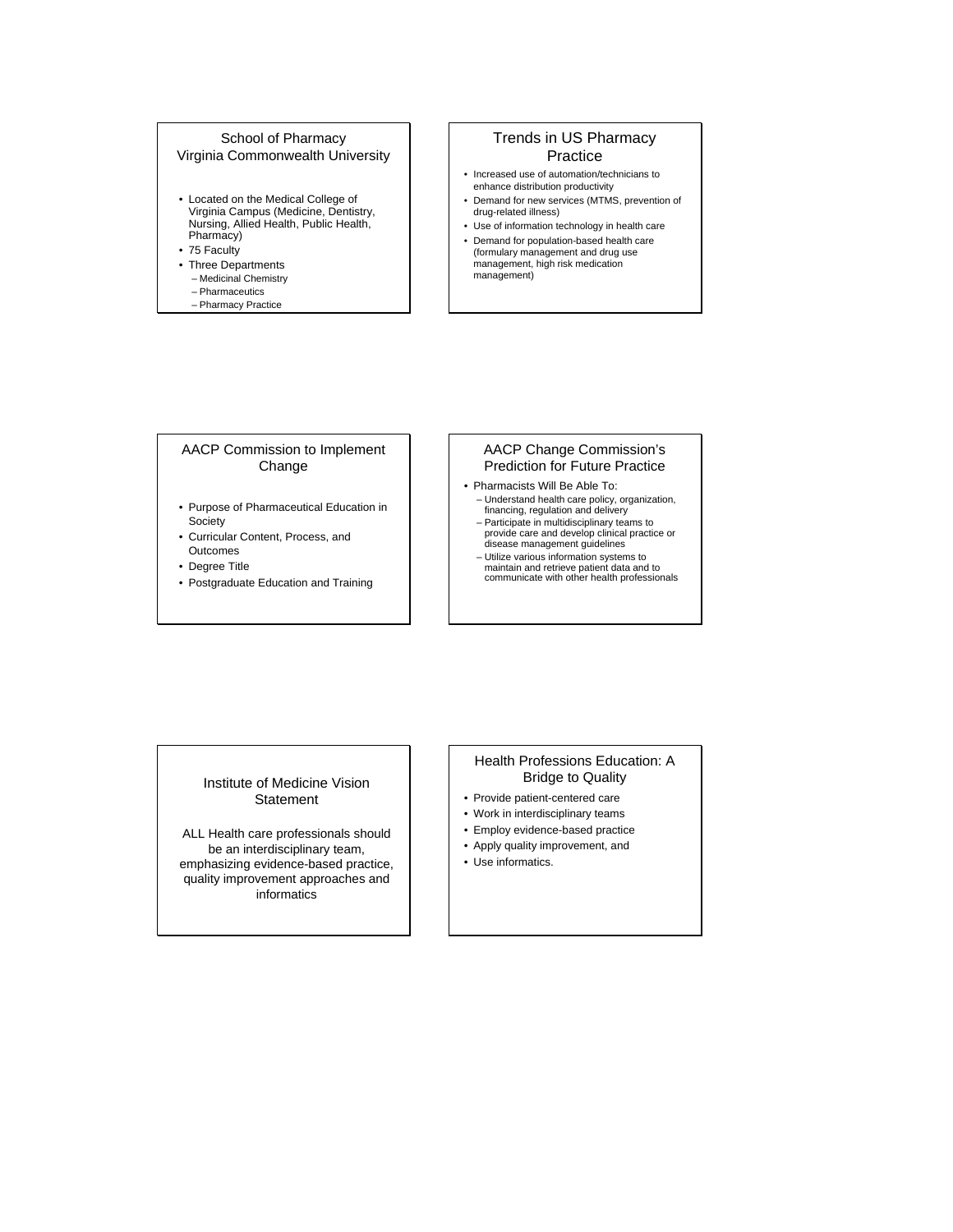# 2015 Vision Statement\*

• Pharmacists will be the health care professionals responsible for providing patient care that ensures optimal medication therapy outcomes.

\*Developed and Approved by the Joint Commission of Pharmacy Practitioners and is used by AACP and ACPE to guide refinement of pharmacy education today.

# 2015 Vision Statement

- The Foundations of Pharmacy Practice – Pharmacy education will prepare pharmacists • To provide patient-centered and population-based care that optimizes medication therapy
	- To manage health system resources to improve therapeutic outcomes. And
	- To promote health improvement, wellness, and disease prevention

#### 2015 Vision Statement

- The Foundations of Pharmacy Practice – Pharmacists will maintain:
	- A commitment to care for, and care about, patients
	- An in-depth knowledge of medications, and the biomedical, socio-behavioral, and clinical sciences
	- The ability to apply evidence-based therapeutic principles and guidelines, evolving sciences and emerging technologies, and relevant legal, ethical, social, cultural, economic, and professional issues to contemporary pharmacy practice.

#### 2015 Vision Statement

- How Pharmacists Will Practice – Pharmacists will have the authority and autonomy to manage medication therapy and will be accountable for patients' therapeutic outcomes.
	- In doing so, they will communicate and collaborate with patients, care givers, health care professionals, and qualified support personnel.

# 2015 Vision Statement

- How Pharmacists Will Practice
	- As experts regarding medication use,
	- pharmacists will be responsible for: • Rational use of medications including
	- measurement and assurance of medication therapy outcomes
	- Promotion of wellness, health improvement, and disease prevention
	-
	- Design and oversight of safe, accurate, and timely medication distribution systems.

#### 2015 Vision Statement

- How Pharmacists Will Practice
	- Working cooperatively with practitioners of other disciplines to care for patients, pharmacists will be: • The most trusted and accessible source of medications, related devices, and supplies
	-
	- The primary source of unbiased information and advice regarding the safe, appropriate, and cost-effective use of medications
	- Valued patient care providers whom health care systems and payers recognize as having responsibility for assuring the desired outcomes of medication use.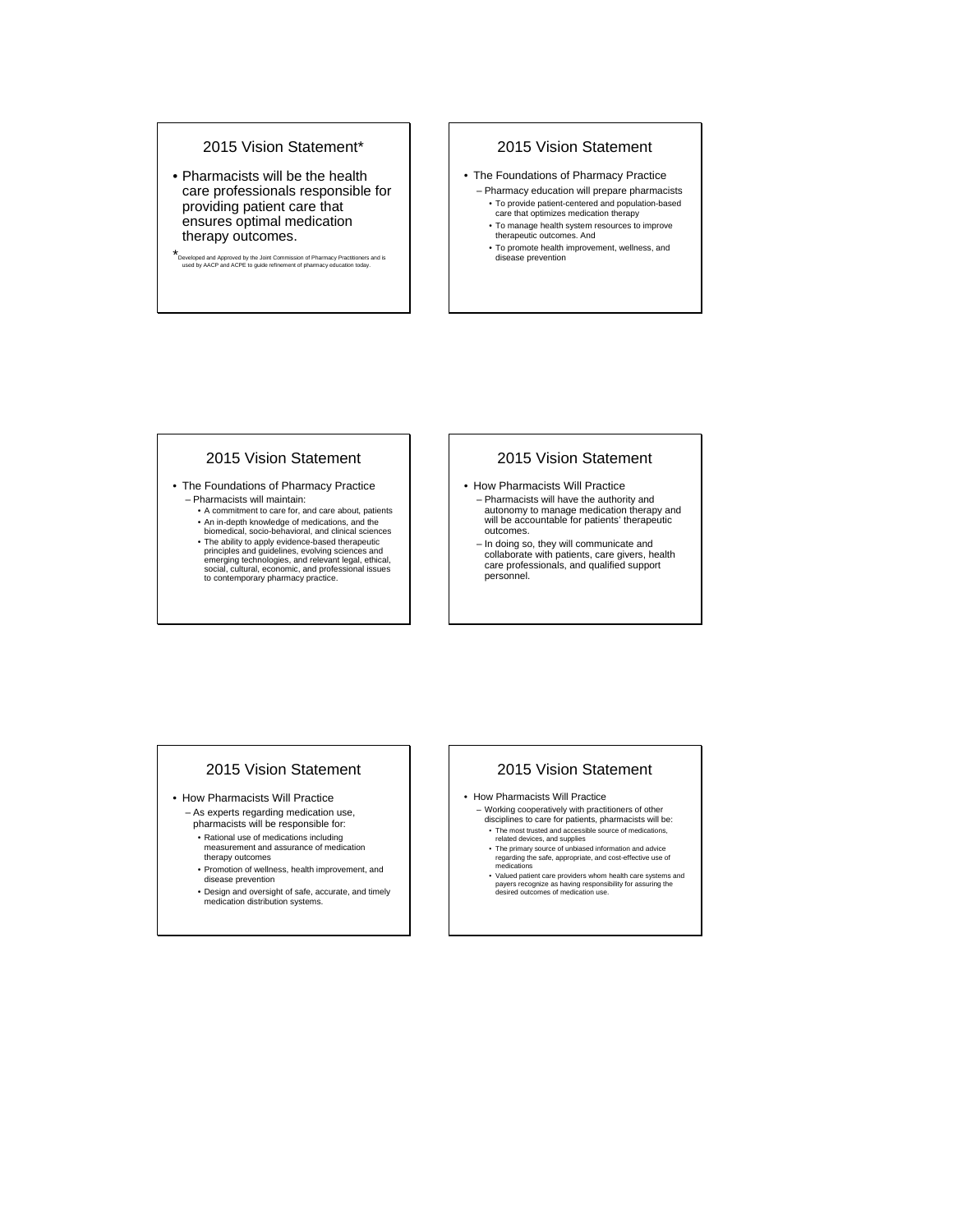# 2015 Vision Statement

- How Pharmacy Practice Will Benefit Society – Pharmacists will achieve recognition that they are essential to the provision of effective health care by ensuring that: • Medication therapy management is readily available to all
	- patients<br>• Desired patient outcomes are more frequently achieved
	- Desired patient outcomes are more frequently achieved Overuse, underuse, and misuse of medications are minimized
	-
	- Cost-effectiveness of medication therapy is optimized.

#### History of the Doctor of Pharmacy Degree

- 1951 PharmD sole professional degree program at the University of Southern California • 1952-57 – optional program at UCSF
- 1991 11 additional programs transitioned to the all PharmD program
- 1994 total of 20 all PharmD programs as sole degree
- 2004 all programs offer the PharmD degree as the only degree



#### The Transition

- 1992
- 74 Schools • 13 PharmD only
- 109 Schools • All enrollees now in PharmD programs

• 2009

#### • 18% of degrees

awarded were PharmD

- History of the Pharm.D. Degree
- z **1951, Pharm.D. is sole professional degree program at Southern California**
- z **1952-57, optional program at California-San Francisco; sole professional degree program after 1957**
- z **Fall 1991, just 11 more institutions had transitioned to the Pharm.D. as the sole professional degree program offered (total 13).**
- Fall 1994, 20 US colleges and schools offered the<br>Pharm.D. as the sole professional degree program.<br>● Fall 2001, new matriculants at ALL colleges and<br>schools of pharmacy have Pharm.D. as only option.
- 
- z **After 2004, all graduates from accredited programs earned thePharm.D.**

#### Current Status of Pharm.D. Programs

- Configuration: 0-6, 2-4, 2-3 (year-around), 3-4 (current trend)
- Public (56) Private (53)
- AHC Affiliated (approx 24)
- Size entering class (30 250plus)
- >50% of applicants have previous degree
- 10,600 PharmD graduates in 2007-2008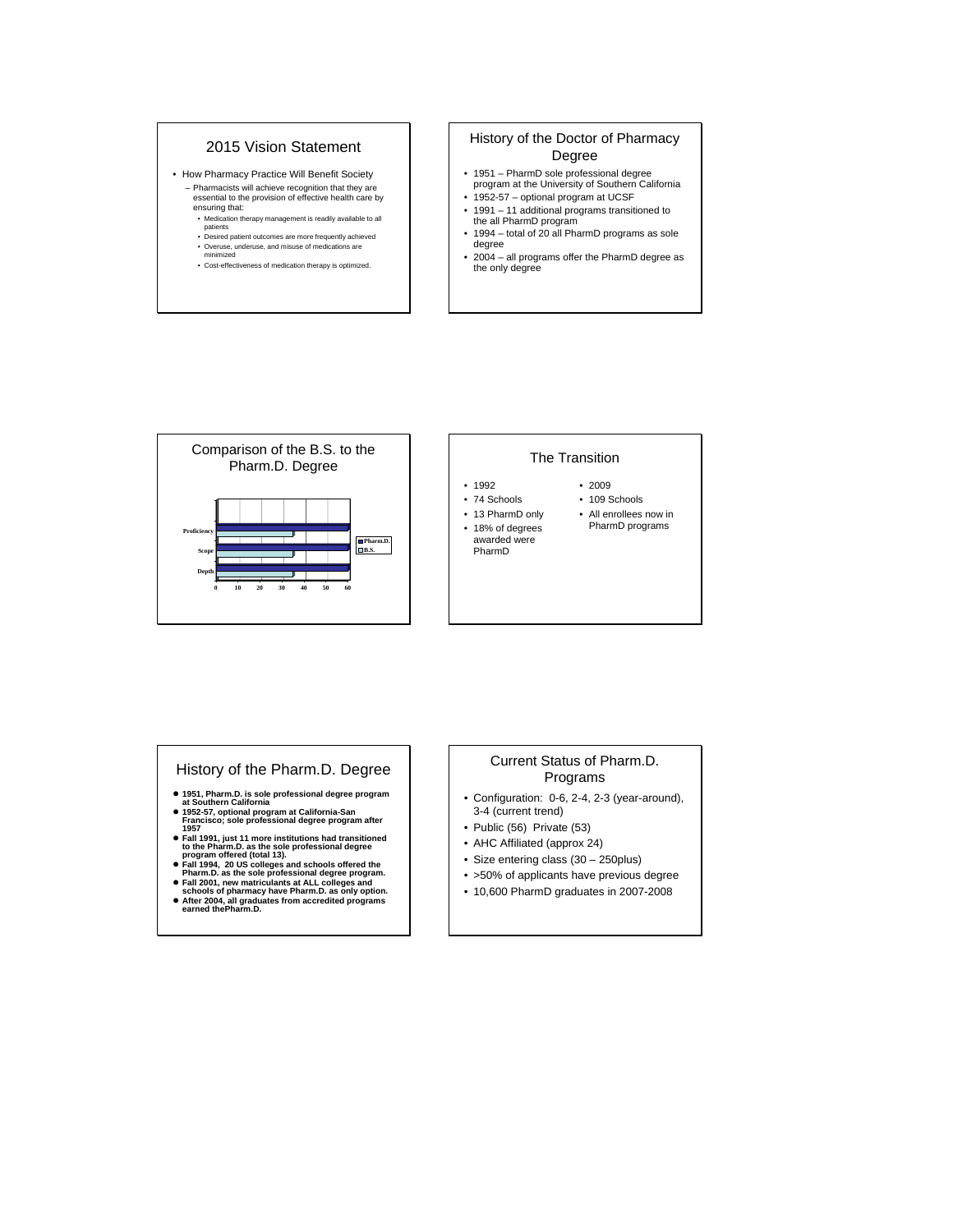#### Fall 2008 Enrollments

- 52,685students enrolled in PharmD programs
- 1,912 students enrolled in nontraditional PharmD programs
- Underrepresented minorities accounted for 11% of total enrollment
- 75.6% of all applicants had >3 years of post-secondary education

#### Accreditation Standards 2007

- Preamble
- Standards ("musts") clear and simple
- Guidelines additional explanation; how
- Process and outcomes measures; Evidence needed
- Policies and procedures to consistently and evaluate compliance

#### 2006 Revised Standards - New

- Philosophy unchanged *but* clearer emphasis on scholarship and scientific foundation
- Institutional accreditation
- Student complaint policy
	-
- Pharmacy practice experiences Continuum with stated competencies and assessment Qualified preceptors
	- Direct patient interaction
	- Quantified criteria: types of patients, level of responsibility, settings
- CAPE outcomes

#### ACPE Accreditation Standards and Guidelines 2007

• Goal of the Curriculum

– Must prepare graduates with the professional competencies to enter pharmacy practice in any setting to ensure optimal medication therapy outcomes and patient safety, satisfy the educational requirements for licensure as a pharmacist, and meet the requirements of the university for the degree.

#### ACPE Accreditation Standards and Guidelines 2007

- Goal of the Curriculum
- Must develop in graduates knowledge that meets the criteria of good science, professional skills, attitudes, and values; and the ability to integrate and apply learning to both the present practice of pharmacy and the advancement of the profession. Graduates must be able to identify and implement needed changes in pharmacy practice and health care delivery.

#### Curricular Content

- Biomedical Sciences
- Pharmaceutical Sciences
- Behavioral, Social, and Administrative Sciences
- Pharmacy Practice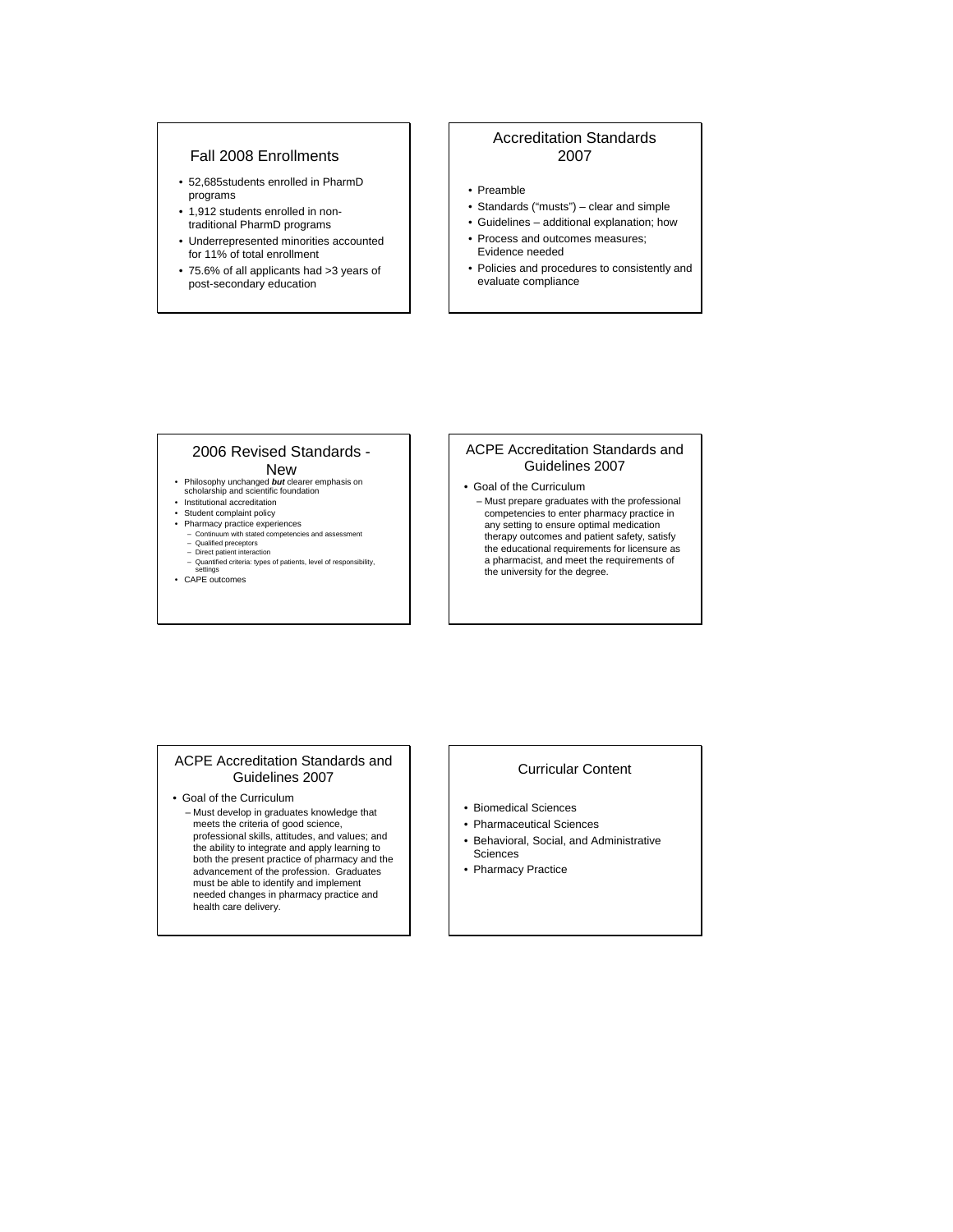#### Curricular Content – Professional Experience

- Introductory Practice Experiences
- Advanced Practice Experiences
	- Community practice
	- Health system practice
	- Acute care
	- Primary care – Other areas
	-

#### Pre-Pharmacy Prerequisites\*

- English
- General Chemistry • Microbiology • Biochemistry
- Organic Chemistry • Anatomy

• Physiology • Genetics • Biostatistics • Immunology \*3 year prerequisite

- General Biology
- Physics
- Calculus
- Public Speaking
- Electives

#### P1 Fall

- Applications of Basic Biomedical Sciences to Pharmacy Pharmaceutics/
- 
- Biopharmaceutics
- Pharmacognosy
- Informatics<br>• Health Prom
- 
- Health Promotion and<br>• Self-Care, Alternative and<br>• Self-Care, Alternative and<br>Complementary<br>Treatments
- Contemporary Pharmacy Practice / Professionalism Pharmacy History and Futures
- Professional<br>Communication
- Patient Assessment 1
- Ethics Topics<br>• Introductory P

• Introductory Pharmacy Practice Experiences or Service Learning (*4 Hours every other week*)

• Scholarship of Pharmacy

# P1 Spring

- Pharmacokinetics • Extemporaneous
- Compounding/Parenteral/ Enteral • Biotechnology and
- Pharmacogenomics Bioanalysis/Clinical
- Chemistry Medication Safety
	- Assessment of Organ Function/ Pathophysiology
- Practice Experiences • Institutional Experience<br>• (1 -2 wk operations focused • (1 -2 wk operations focused

• Health Care Delivery Systems • Social and Behavioral Aspects of Practice • Ethics Topics • Introductory Pharmacy

experience) • Scholarship of Pharmacy

# P2 Fall

• Economics/ Pharmacoeconomics • Pharmacoepidemiology • Patient Assessment II • Introductory Pharmacy Practice Experiences or Service Learning (4 hours every other week) • Scholarship of Pharmacy

- Evidence Based
- Pharmacy 1 Medicinal Chemistry
- Pharmacology
- Pharmacotherapy • Pharmacist-Provided
- Care for Special Populations Pediatrics Basics
	-
	- Geriatrics Basics
	- Cardiovascular Respiratory
		-

# P2 Spring

- Applied Pharmacokinetics Ethics Topics
- Dispensing • Evidence Based • Introductory Pharmacy Practice Experiences or Service Learning (4 hours
	- Pharmacy II – Infectious Diseases I every other week)
	- Infectious Diseases II – Gastrointestinal • Scholarship of Pharmacy
	-
	- Endocrinology Dermatology and EENT
	- Women's Health OB/Gyn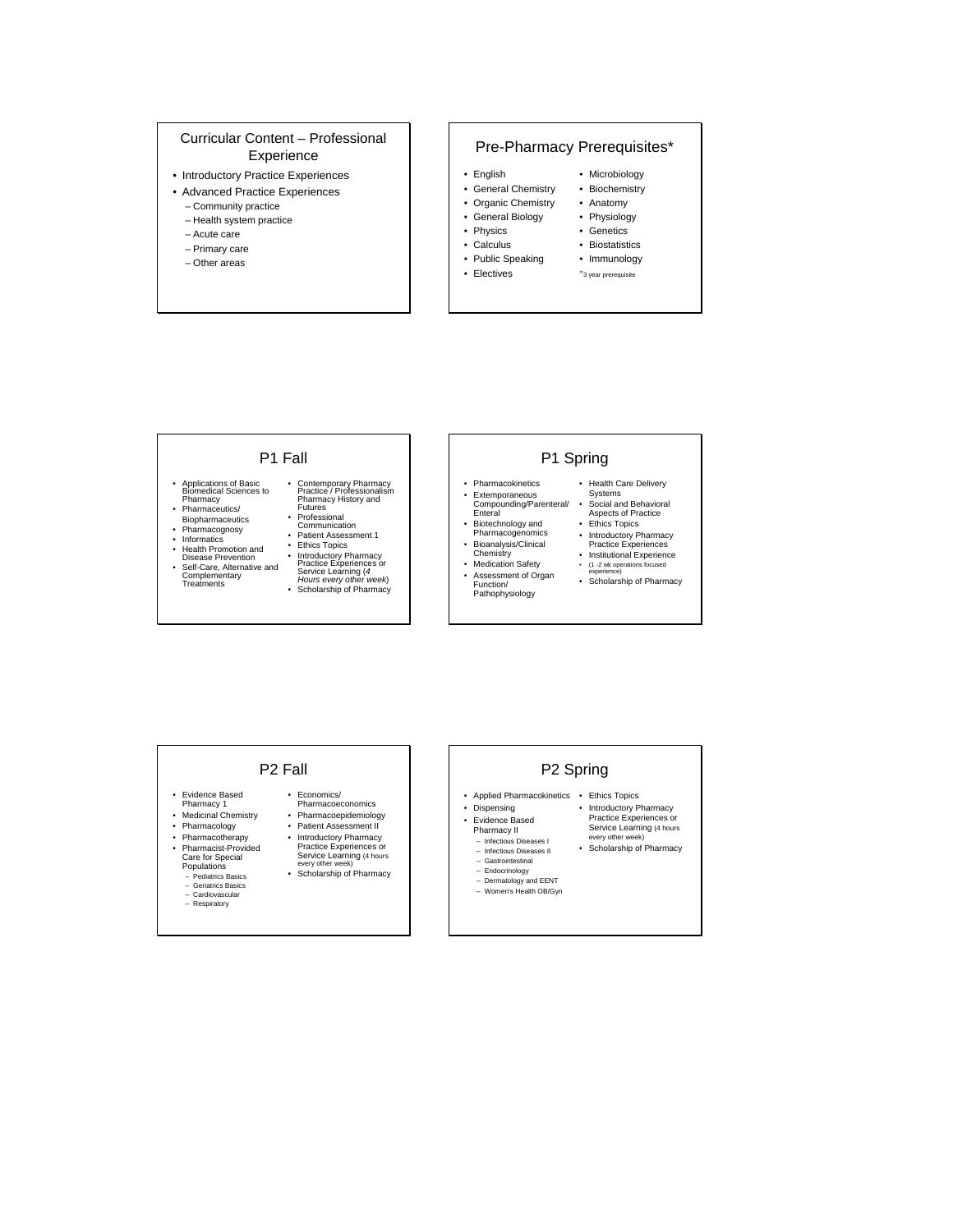# P3 Fall

- 
- Toxicology Medicinal Chemistry
- Pharmacology
- Pharmacotherapy • Pharmacist-Provided
- Care for Special
- Populations
- Nephrology and Urology
- Neurology
- Psychiatry
- Immunology/Transplant

#### • Practice Management I • Patient Assessment III

- Laboratory
- Introductory Pharmacy Practice Experiences
- (4 hours everyother week)
- Scholarship of Pharmacy
	-
- P3 Spring
- Medicinal Chemistry • Pharmacology • Pharmacy Law and Regulatory Affairs

Pharmacy

- Pharmacotherapy • Practice management
- Pharmacist-Provided Ethics Topics
- Care for Special • Clinical Experience • Scholarship of
- Populations
- Hematology
- Oncology Bone and Joint
- 

#### P4 Year

- Advanced Pharmacy Practice Experiences – Acute Care (2)
	- Ambulatory Care
	- Advanced Community
	- Geriatrics
	- Elective (3)

#### How Pharmacy Students Develop Across the Curriculum

- Years  $1 2$ • Begin demonstrating professional values and attitudes
- Acquire basic foundation –knowledge and concepts related to: – Pharmaceutical sciences – Health care systems – Patient care skills
- Integrate concepts and knowledge about pharmacotherapy via: – Case-based learning and problem solving – Introductory pharmacy practice experiences – Practice skills labs
- 

• Years  $2 - 3$ • Continued professional growth

# How Pharmacy Students Develop Across the Curriculum

- Year 4
- Demonstrate during one year of Advanced
- Practice Experiences:
- Professional attitudes and values

patient medication related problems • Responsibility for patient's pharmacotherapy outcomes

• patient caring • Inter-professional experiences • Identify and solve

– Abilities

#### Pharm.D. Impact on Pharmacy Practice

- Hospital-based Programs
	- Expanded clinical services More appropriate medication use Cost savings to the institution
	-
	- Increased emphasis on collaborative practice – Expanded residency programs

#### • Community-based Programs

- Increased development of community-based patient care services (hypertension, lipid, diabetes clinics)
- Development of community-based residency
- programs Reimbursement for patient care services